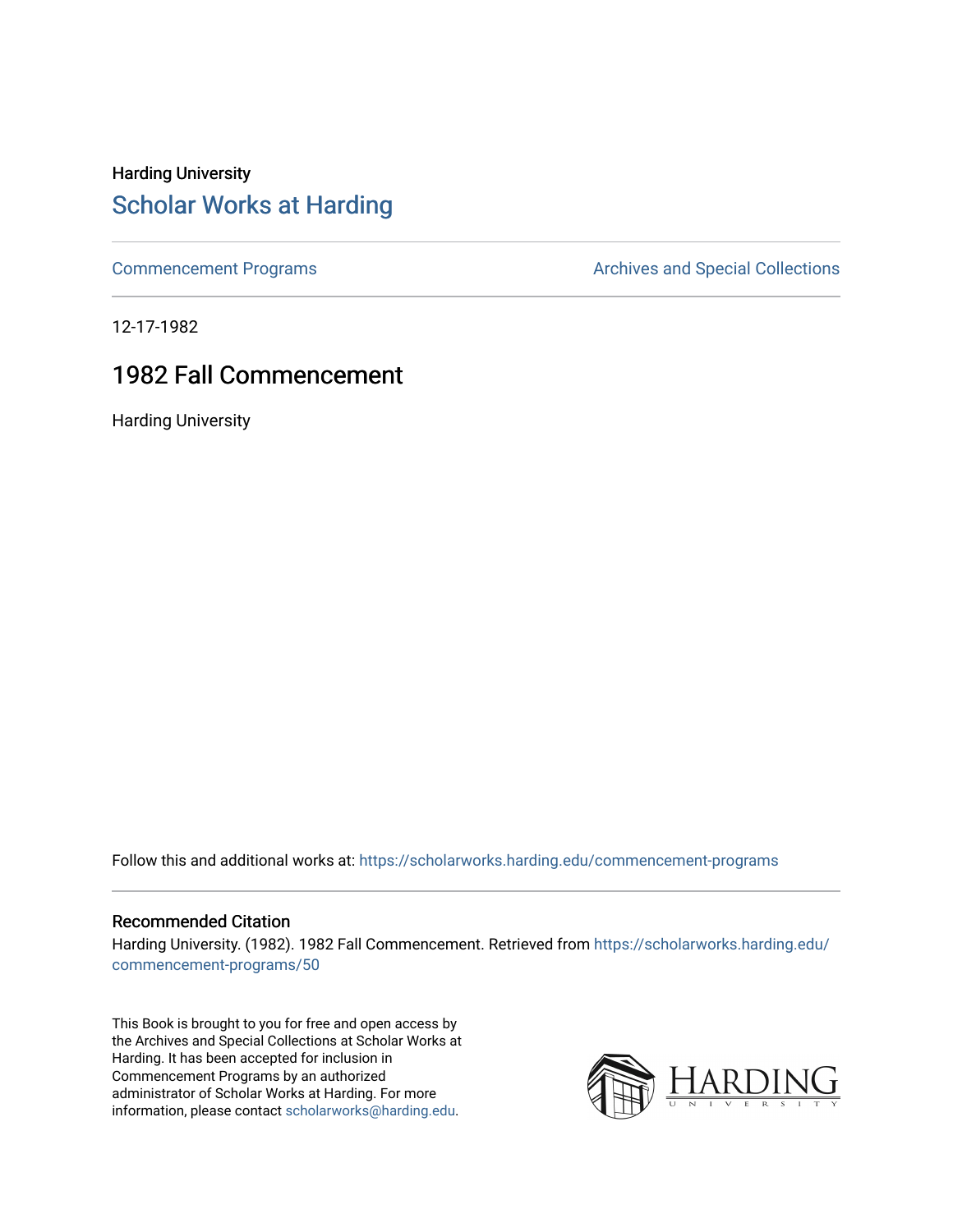# **HARDING UNIVERSITY**

# Fall Commencement



 $Friday = 10:00$  a.m.

December 17, 1982

George S. Benson Auditorium Searcy, Arkansas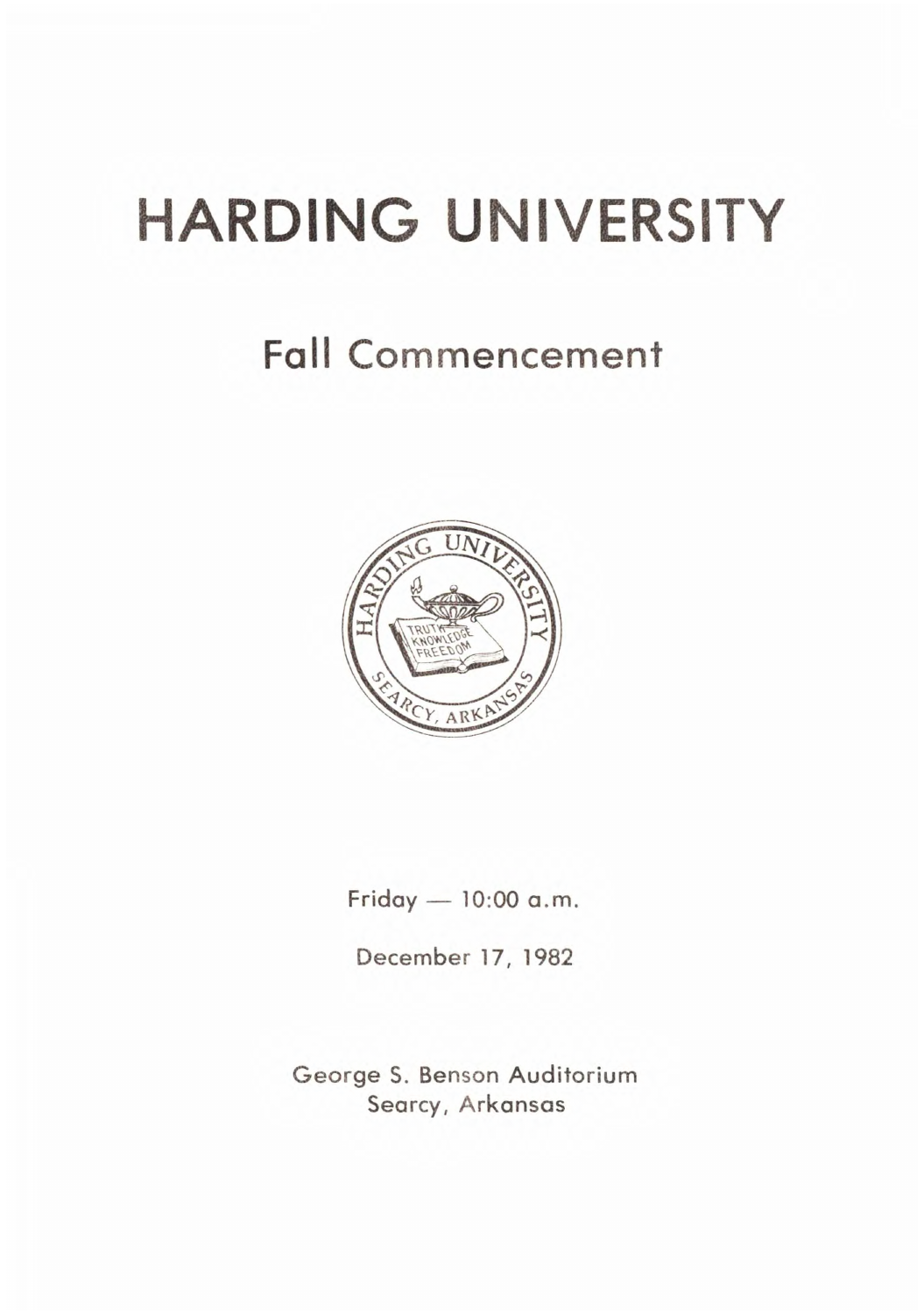## **Program**

| Professor of Bible                                                                             |
|------------------------------------------------------------------------------------------------|
| Professor of Chemistry                                                                         |
|                                                                                                |
| Award of Honorary Doctorate and Introduction of Speaker Dr. Clifton L. Ganus, Jr.<br>President |
| President, York College, York, Nebraska                                                        |
| Vice President for Academic Affairs<br>Dean of the College of Arts and Sciences                |
| Dr. David B. Burks<br>Dean of the School of Business                                           |
| Dr. Bobby L. Coker<br>Dean of the School of Education                                          |
| Mrs. Cathleen M. Smith<br>Dean of the School of Nursing                                        |
|                                                                                                |
| Professor of Psychology                                                                        |
| Medley of Recorded Hymns                                                                       |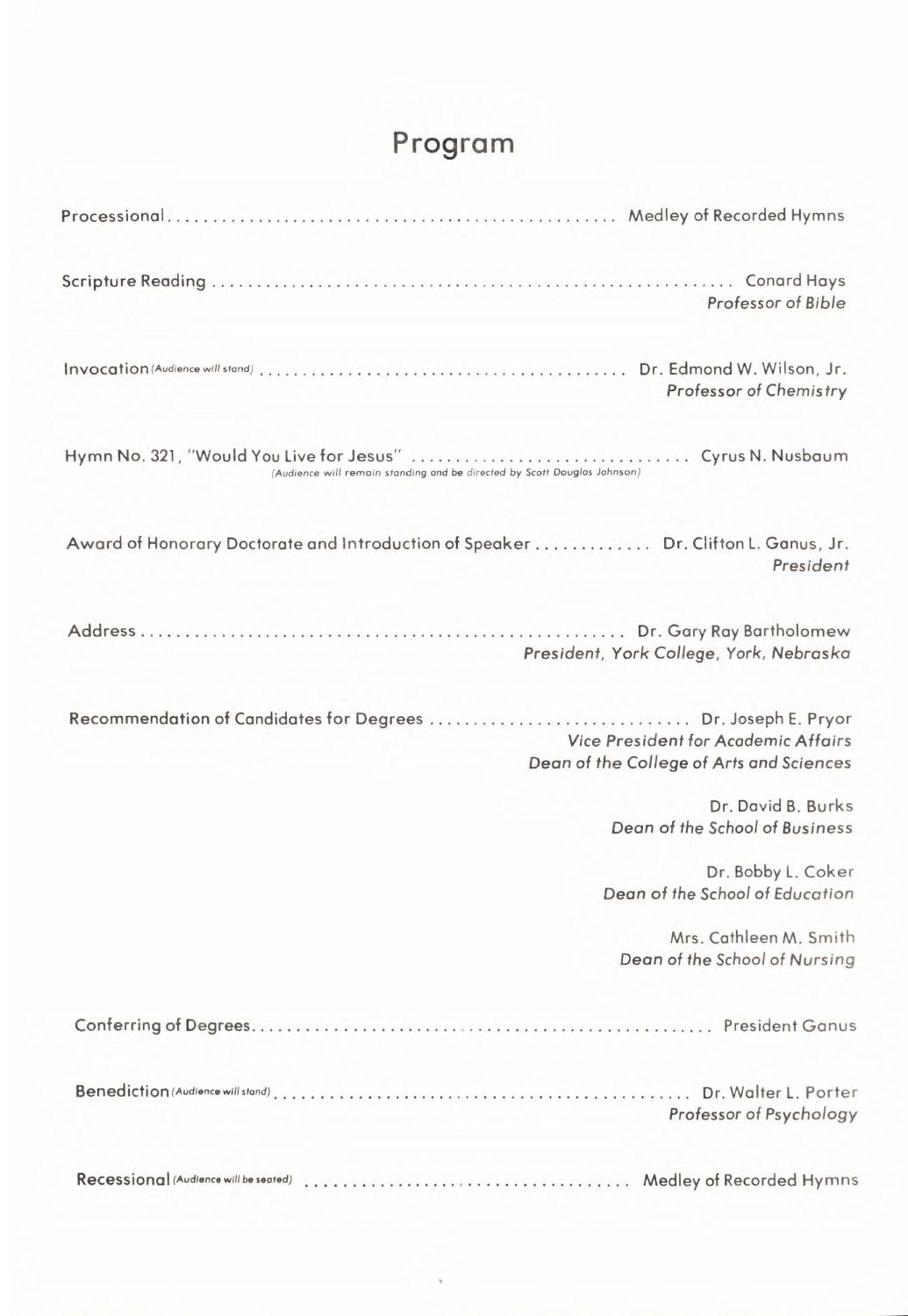Kathryn Kaye Barnick Cum *Laude*  Anthony Vincent Bono James Brandon Bradley Cum *Laude*  Leslie Joseph Buckland Cum *Laude*  Jerry E. Collins Rebecca Ann Cooper Stacy Adkins Cramblett Helene Marie Dockery Cum *Laude* 

#### **Candidates for Bachelor of Arts Degree**

Mark England Dossett Patti Susan Farmer Sherrill Gae Farnstrom Cum *Laude*  Charles Maceo Gardner Terri Deane Harmon David Roger Jenkins Karen Marie Kearbey Gregg David lotane Patty Ruth Miller Alice Jane Powell Cum *Laude* 

Eric Lane Riley Timothy A. Shoaf Donald G . Skinner **e** Steve Stamatis Rieke Edward Stewart Ronda Elaine Street Kimberly K. Styron Dwane Tankersley Vernon Keith Thompson Teresa Kay White Craig Thomas Zeringue Cum *Laude* 

#### **Candidates for Bachelor of Arts Degree (School of Education)**

Angela Cris Ange Pamela Ann Bangs Pattie Annice Bible Cynthia Leigh Bland Vivian Ruth Brown Joan Malcodene Dabbs

Pamela Jean Elkins Dolla Kay Hall Cum *Laude*  Barbaro Ann Winn Haynie Phyllis Carter Hounsel Gretchen Anne Jacobs Evelyn Lavern Moore

Curtis Michael Pettie Karen Leigh Reeves Janifer Susan Smithey Rebecca Louise Swartwood Kandi Darlene West Magna Cum *Laude* 

#### **Candidates for Bachelor of Business Administration Degree**

Robert E. Ballenger Cum *Laude*  Terry Lynn Barnes Karen Sue Brock Magna Cum Laude Donald lee Brooker Robert Neil Brown Larry Lynn Chapman Rolph Stanley Chapman, Jr. Byron Keith Childers R. Michael Childs Wallace W. Colson Bradley Steven Craig Carla Marie Kearbey Magna Cum *Laude* 

Diana Michelle King Cynthia A. Marchant Duane E. McAdoo Kevin F. Meyer Cum *Laude*  Valerie Eve Nusbaum Michael Huston Oliver Jeffrey Perry Samuel A. Pratt Cum *Laude*  Kevin Roy Reynolds Patricia Robinson Mark Stephen Rossio Harry E. Smith IV James Randall Stuart

#### Rhonda D. Branyan Stuart Cum *Laude*  Thomas Alfred Tabor Cum *Laude*  Tye Robin Taylor David Keith Tomlinson Cum *Laude*  Denise Ann Travis Tommy Marion Treadway Glen M. Wallace Jewel D. Wallis Lori Beth Watson David Roy Wood Anthony Rene Woodruff

#### **Candidates for Bachelor of Science Degree**

Bryan Keith Beeson Theresa Annette Brewer Leslie Joseph Buckland Cum *Laude*  Anita Diane Eagan Chandler Michal Lynn Earnhart Cum *Laude*  Jane Louise Futrell Summa Cum *Laude*  Scott Douglas Johnson Douglas Andrew Reed, Jr. Richard Thomas Schmitt Cum *Laude*  John William Stein

#### **Candidates for Bachelor of Science in Medical Technology Degree**

Rhonda Lynne Cash *Magna* Cum *Laude*  Elaine Watson Darrah Cum *Laude* 

Susan T. Killen

#### **Candidates for Bachelor of Science in Nursing Degree**

Marvin Dale Hill Melvin Duane Hill

#### **Candidates for Master of Education Degree**

Linda Carol Ballinger, **B.A. ,** Special Education, Harding University, *Elementary Administration*  Patricia Huff Cox, B.S., Music Education, Texas Woman's University, Music John Ronald Huckeba, B.A., Physical Education, Harding University, Physical Education Mary Pearl Mosley , B.S. , Home Economics, University of Arkansas , *Elementary Education*  Richard Delton Treadway, M.A., Physical Education, Harding University, *Physical Education*  Phillip Clay Wilderson , B.A., Religious Education , Harding University , *English*